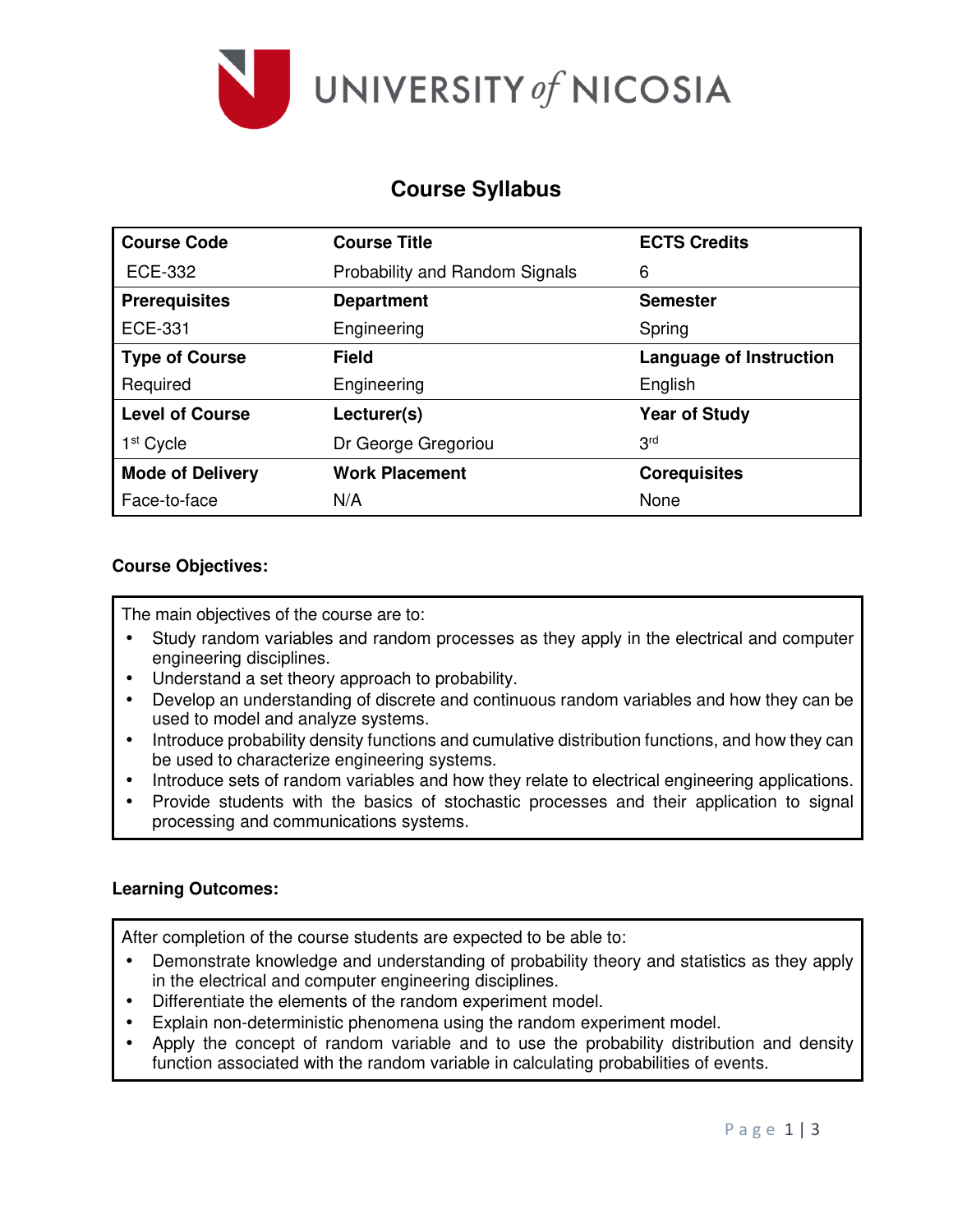

• Extend the concept of a random variable to that of a random process as an indexed set of random variables.

### **Course Content:**

- Probability: set definitions, set operations, probability introduced through sets, joint and conditional probability, independent events, combined experiments, Bernoulli trials.
- Random variable: the random variable concept, distribution function, density function, the Gaussian random variable, other distribution and density functions, conditional distribution and density functions.
- Operations on one random variable: expectation, moments, functions that give moments, transformations of a random variable.
- Multiple random variables: vector random variables, joint distribution and its properties, joint density and its properties, conditional distribution and density, statistical independence, distribution and density of a sum of random variables.
- Operations on multiple random variables: expected value of a function of random variables, joint moments about the origin and joint central moments, jointly Gaussian random variables.
- Random processes: the random process concept, classification of random processes, stationarity and independence, correlation functions.

#### **Learning Activities and Teaching Methods:**

Lectures, in-class examples and exercises.

#### **Assessment Methods:**

Homework, mid-term exam, final exam.

#### **Required Textbooks / Readings:**

| <b>Title</b>  | Author(s)                                                                  | <b>Publisher</b>      | Year | <b>ISBN</b> |
|---------------|----------------------------------------------------------------------------|-----------------------|------|-------------|
| P. Z. Peebles | Probability, Random<br>Variables and<br>Random Signal<br><b>Principles</b> | <b>McGraw</b><br>Hill | 2001 | 0073660078  |

#### **Recommended Textbooks / Readings:**